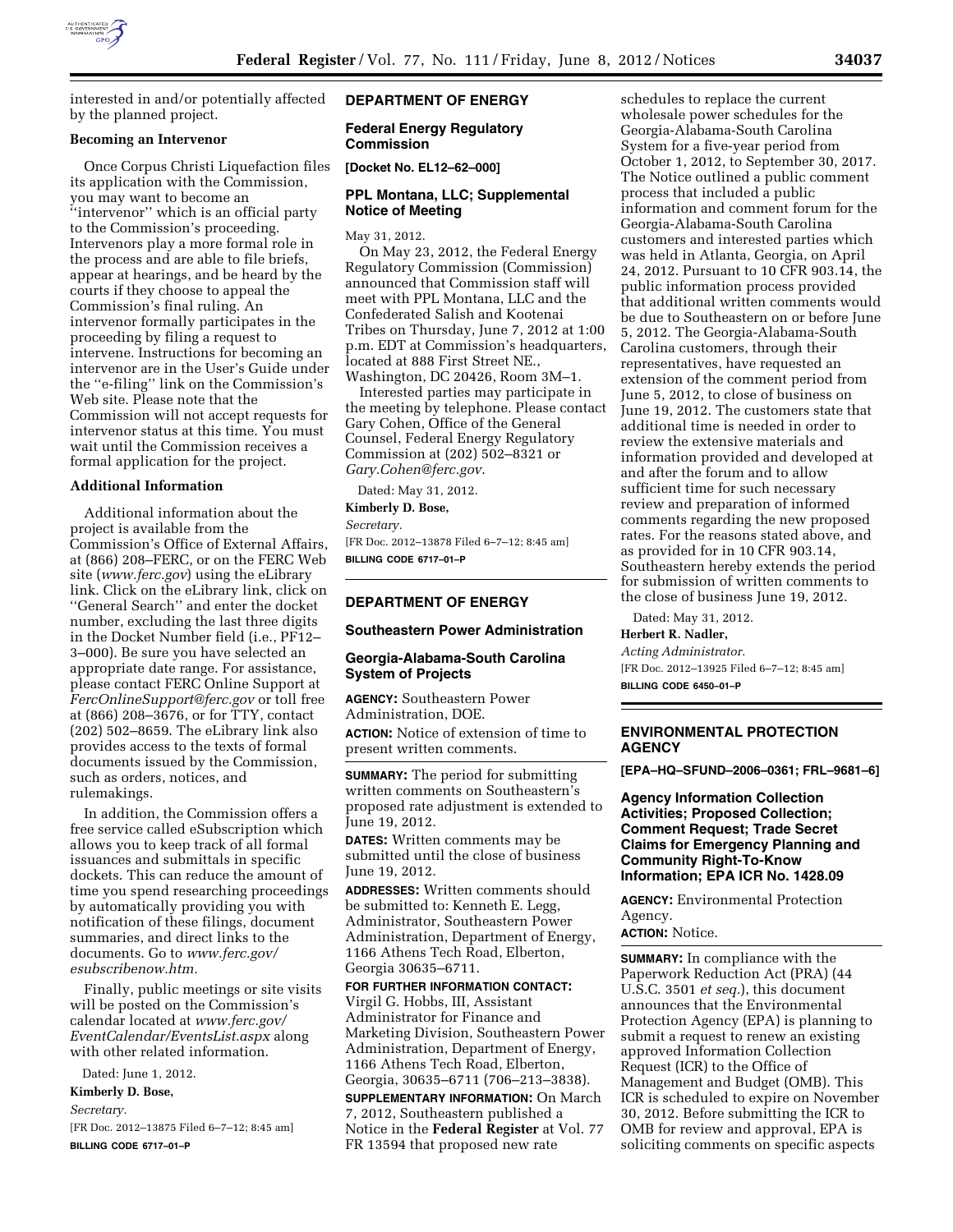of the proposed information collection as described below.

**DATES:** Comments must be submitted on or before August 7, 2012.

**ADDRESSES:** Submit your comments, identified by Docket ID No. EPA–HQ– SFUND–2006–0361, by one of the following methods:

• *[www.regulations.gov:](http://www.regulations.gov)* Follow the on-line instructions for submitting comments.

- *Email: [superfund.docket@epa.gov](mailto:superfund.docket@epa.gov)*.
- *Fax:* (202) 566–0224.

• *Mail:* Superfund Docket, Environmental Protection Agency, Mailcode: 28221T, 1200 Pennsylvania Ave. NW., Washington, DC 20460.

• *Hand Delivery:* Docket Center, EPA West Bldg., Room 3334, 1301 Constitution Avenue NW., Washington, DC 20460. Such deliveries are only accepted during the Docket's normal hours of operation, and special arrangements should be made for deliveries of boxed information.

*Instructions:* Direct your comments to Docket ID No. EPA–HQ–SFUND–2006– 0361 identified by the Docket ID Number provided for each item in the text. EPA's policy is that all comments received will be included in the public docket without change and may be made available online at *[www.regulations.gov,](http://www.regulations.gov)* including any personal information provided, unless the comment includes information claimed to be Confidential Business Information (CBI) or other information whose disclosure is restricted by statute. Do not submit information that you consider to be CBI or otherwise protected through *[www.regulations.gov](http://www.regulations.gov)*  or email. The *[www.regulations.gov](http://www.regulations.gov)* Web site is an ''anonymous access'' system, which means EPA will not know your identity or contact information unless you provide it in the body of your comment. If you send an email comment directly to EPA without going through *[www.regulations.gov](http://www.regulations.gov)* your email address will be automatically captured and included as part of the comment that is placed in the public docket and made available on the Internet. If you submit an electronic comment, EPA recommends that you include your name and other contact information in the body of your comment and with any disk or CD–ROM you submit. If EPA cannot read your comment due to technical difficulties and cannot contact you for clarification, EPA may not be able to consider your comment. Electronic files should avoid the use of special characters, any form of encryption, and be free of any defects or viruses. For additional information about EPA's public docket visit the EPA

Docket Center homepage at *[http://](http://www.epa.gov/epahome/dockets.htm) [www.epa.gov/epahome/dockets.htm](http://www.epa.gov/epahome/dockets.htm)*.

**FOR FURTHER INFORMATION CONTACT:** Sicy Jacob, Office of Emergency Management, Mail Code 5104A, Environmental Protection Agency, 1200 Pennsylvania Ave. NW., Washington, DC 20460; telephone number: (202) 564–8019; fax number: (202) 564–2620; email address: *[jacob.sicy@epa.gov](mailto:jacob.sicy@epa.gov)*.

# **SUPPLEMENTARY INFORMATION:**

# **How can I access the docket and/or submit comments?**

EPA has established a public docket for this ICR under Docket ID No. EPA– HQ–SFUND–2006–0361 which is available for online viewing at *[www.regulations.gov,](http://www.regulations.gov)* or in-person viewing at the Superfund Docket in the EPA Docket Center (EPA/DC), EPA West, Room 3334, 1301 Constitution Ave. NW., Washington, DC. The EPA/ DC Public Reading Room is open from 8:30 a.m. to 4:30 p.m., Monday through Friday, excluding legal holidays. The telephone number for the Reading Room is 202–566–1744, and the telephone number for the Superfund Docket is 202–566–1744.

Use *[www.regulations.gov](http://www.regulations.gov)* to obtain a copy of the draft collection of information, submit or view public comments, access the index listing of the contents of the docket, and to access those documents in the public docket that are available electronically. Once in the system, select ''search,'' then key in the docket ID number identified in this document.

## **What information is EPA particularly interested in?**

Pursuant to section  $3506(c)(2)(A)$  of the PRA, EPA specifically solicits comments and information to enable it to:

(i) Evaluate whether the proposed collection of information is necessary for the proper performance of the functions of the Agency, including whether the information will have practical utility;

(ii) Evaluate the accuracy of the Agency's estimate of the burden of the proposed collection of information, including the validity of the methodology and assumptions used;

(iii) Enhance the quality, utility, and clarity of the information to be collected; and

(iv) Minimize the burden of the collection of information on those who are to respond, including through the use of appropriate automated electronic, mechanical, or other technological collection techniques or other forms of information technology, e.g., permitting

electronic submission of responses. In particular, EPA is requesting comments from very small businesses (those that employ less than 25) on examples of specific additional efforts that EPA could make to reduce the paperwork burden for very small businesses affected by this collection.

# **What should I consider when I prepare my comments for EPA?**

You may find the following suggestions helpful for preparing your comments:

1. Explain your views as clearly as possible and provide specific examples. 2. Describe any assumptions that you used.

3. Provide copies of any technical information and/or data you used that support your views.

4. If you estimate potential burden or costs, explain how you arrived at the estimate that you provide.

5. Offer alternative ways to improve the collection activity.

6. Make sure to submit your comments by the deadline identified under DATES.

7. To ensure proper receipt by EPA, be sure to identify the docket ID number assigned to this action in the subject line on the first page of your response. You may also provide the name, date, and **Federal Register** citation.

# **What information collection activity or ICR does this apply to?**

*Docket ID No.* EPA–HQ–SFUND– 2006–0361.

*Affected entities:* Entities potentially affected by this action are manufacturers or non-manufacturers subject to reporting under Sections 303, 311/312 or 313 of the Emergency Planning and Community Right-to-Know Act (EPCRA).

*Title:* Trade Secret Claims for Emergency Planning and Community Right-to-Know Information.

*ICR number:* EPA ICR No. 1428.09, OMB Control No. 2050–0078.

*ICR status:* This ICR is currently scheduled to expire on November 30, 2012. An Agency may not conduct or sponsor, and a person is not required to respond to, a collection of information, unless it displays a currently valid OMB control number. The OMB control numbers for EPA's regulations in title 40 of the CFR, after appearing in the **Federal Register** when approved, are listed in 40 CFR part 9, are displayed either by publication in the **Federal Register** or by other appropriate means, such as on the related collection instrument or form, if applicable. The display of OMB control numbers in certain EPA regulations is consolidated in 40 CFR part 9.